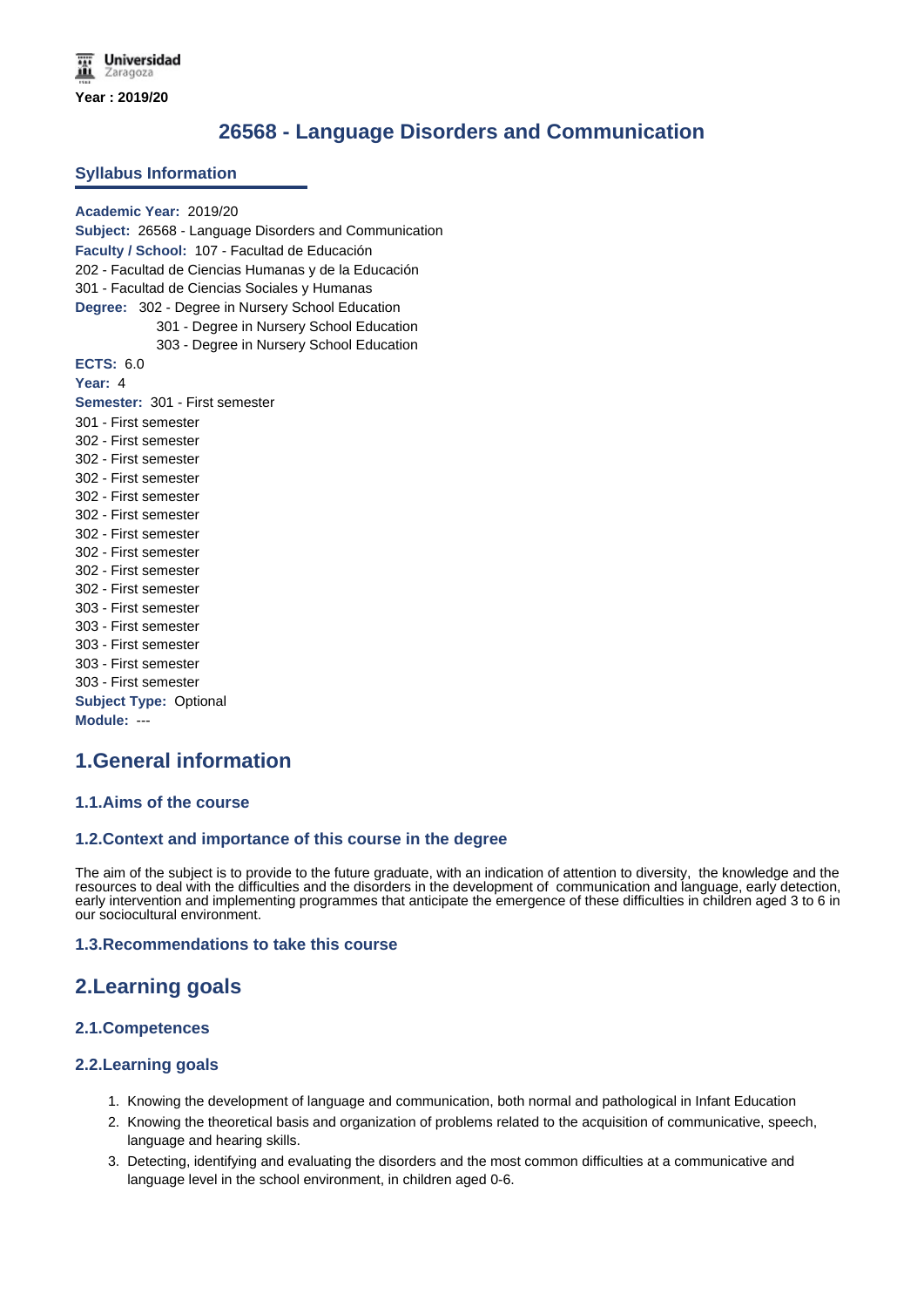- 4. Knowing and being able to apply the most elementary strategies of intervention in the school environment, in communication, speech, language and hearing disorders.
- 5. Establishing collaborative and supportive relations with the families and with other professionals and institutions involved.

#### **2.3.Importance of learning goals**

The aim of the subject is to provide to the future graduate, with an indication of attention to diversity, the knowledge and the resources to deal with the difficulties and the disorders in the development of communication and language, early detection, early intervention and implementing programmes that anticipate the emergence of these difficulties in children aged 3 to 6 in our sociocultural environment.

# **3.Assessment (1st and 2nd call)**

#### **3.1.Assessment tasks (description of tasks, marking system and assessment criteria)**

## **4.Methodology, learning tasks, syllabus and resources**

#### **4.1.Methodological overview**

The methodology followed in this course is oriented towards achievement of the learning objectives. It is based on active participation, case studies, teamwork etc. that favors the development of communicative skills and critical thinking. A wide range of teaching and learning tasks are implemented, such as lectures, practical activities, practice sessions, autonomous work, tutorials, and academic guidance.

Further information regarding the course will be provided on the first day of class.

#### **4.2.Learning tasks**

The course includes 6 ECTS organized according to:

- Lectures (3 ECTS): 30 hours.
- Practice sessions (2 ECTS): 20 hours.
- Autonomous work ( ECTS): 87 hours.
- Tutorials (1 ECTS): 10 hours.
- Assessment (0,3 ECTS): 3 hours.

Lectures: the professor presents theoretical contents.

Practice sessions: they can involve discussion and presentation of case studies, practical work outside the classroom (field work or visits), and seminars.

Autonomous work: students do tasks such as autonomous study, reading of the course book, preparation of practice sessions and seminars, and summative assignments.

Tutorials: professors' office hours can be used to solved doubts and to follow-up students' work.

Assessment: final examination

### **4.3.Syllabus**

The course will address the following topics:

1. Communication and language. Evolutionary aspects. Theories. Risk detection.

2. Communication disorders. Concepts. Classification. Evaluation and intervention in the field of Education.

3. Language, speech, hearing and voice disorders. Evaluation and intervention in the field of Education.

4. Intervention in the language and communication of students with other developmental disorders: motor disability, cognitive disability, disorders of the Autistic Spectrum.

5. Programmes of early prevention and detection in communication, speech, language and hearing disorders. Development of resources for prevention and intervention.

6. Relation with socio-health institutions and families with children with communicative and language disorders.

#### **4.4.Course planning and calendar**

For further details concerning the timetable, classroom and further information regarding this course please refer to the Facultad de Educación de Zaragoza website (http://educacion.unizar.es/); the Facultad de Ciencias Humanas y Sociales de Teruel website (https://fcsh.unizar.es/) and the Facultad de Ciencias Humanas y de la Educación de Huesca (https://magister.unizar.es/).

#### **4.5.Bibliography and recommended resources**

[BB: Basic Bibliography / BC: Complementary Bibliography]